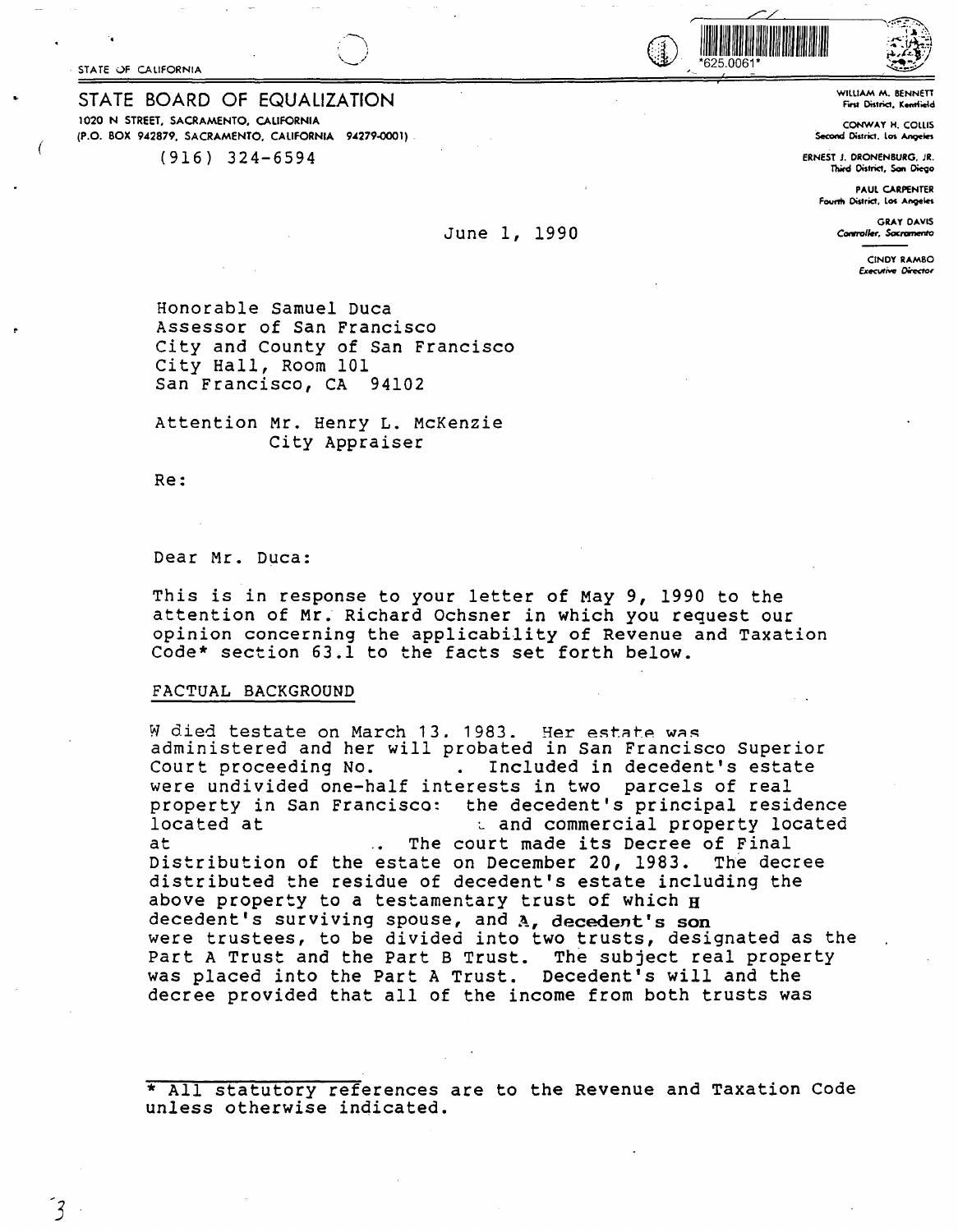# Honorable Samuel Duca -2-

/"--..,\_  $(\bigcup$ 

 $\widehat{(\mathcal{G})}$ *\l)* 

payable to H during his life time and that upon his \_ death the two trusts were to be combined and distributed to decedent's two children in equal shares. They further provided that prior to combining the two trusts, the trustee was to pay any incremental federal estate tax attributable to the Part B Trust from the principal of that trust and also to add any accrued but undistributed income of the Part B Trust to the principal of that trust in the event that H failed to exercise his testamentary general power of appointment over such income.

H died testate on October 16, **1986.** His estate was administered and his will probated in San Francisco Superior Included in his estate were the other undivided one-half interests in the real property included in W's estate. H's **will** orovided that his estate be distributed to his two children, A and Bin equal shares. While H's estate was being administered, however, A and B entered icto an agreement concerning the distribution of the estate in which they agreed that the undivided one-half interest in

Street would be distributed to A<br>would be distributed to B. The court The court made its Decree of<br>estate on July 14, 1987 Final Distribution of  $H's$ distributing the undivided one-half interest in the

property to **A pursuant to the agreement between**  A and B and an undivided one-half interest in the

Street property equally to A and B pursuant to H's will. After the decree was issued. A ourchased B' . After the decree was issued, Aburchased B's<br>undivided one-quarter interest in the Street

property.

,.

 $\frac{1}{15}$ 

A, as trustee of the  $W'$ s testamentary trust, transferred an undivided one-half interest in each property to himself by grant deeds dated July 15, 1987 and recorded July 17, 1987. .

A, trustee, now contends that except for the one-quarter<br>interest in the Street property which he purchased Street property which he purchased from<br>ng interests in the Street his sister, the remaining interests in the<br>property and the Street property where Street property which he received from H's estate and from the W testamentary trust.<br>are excluded from change in ownership under Proposition 58, section 63.1 and Larson v. Duca (1989) 213 Cal.App.3d 324.

**LAW AND ANALYSIS** 

#### Probate Estate

As you know, the California electorate passed Proposition 58 in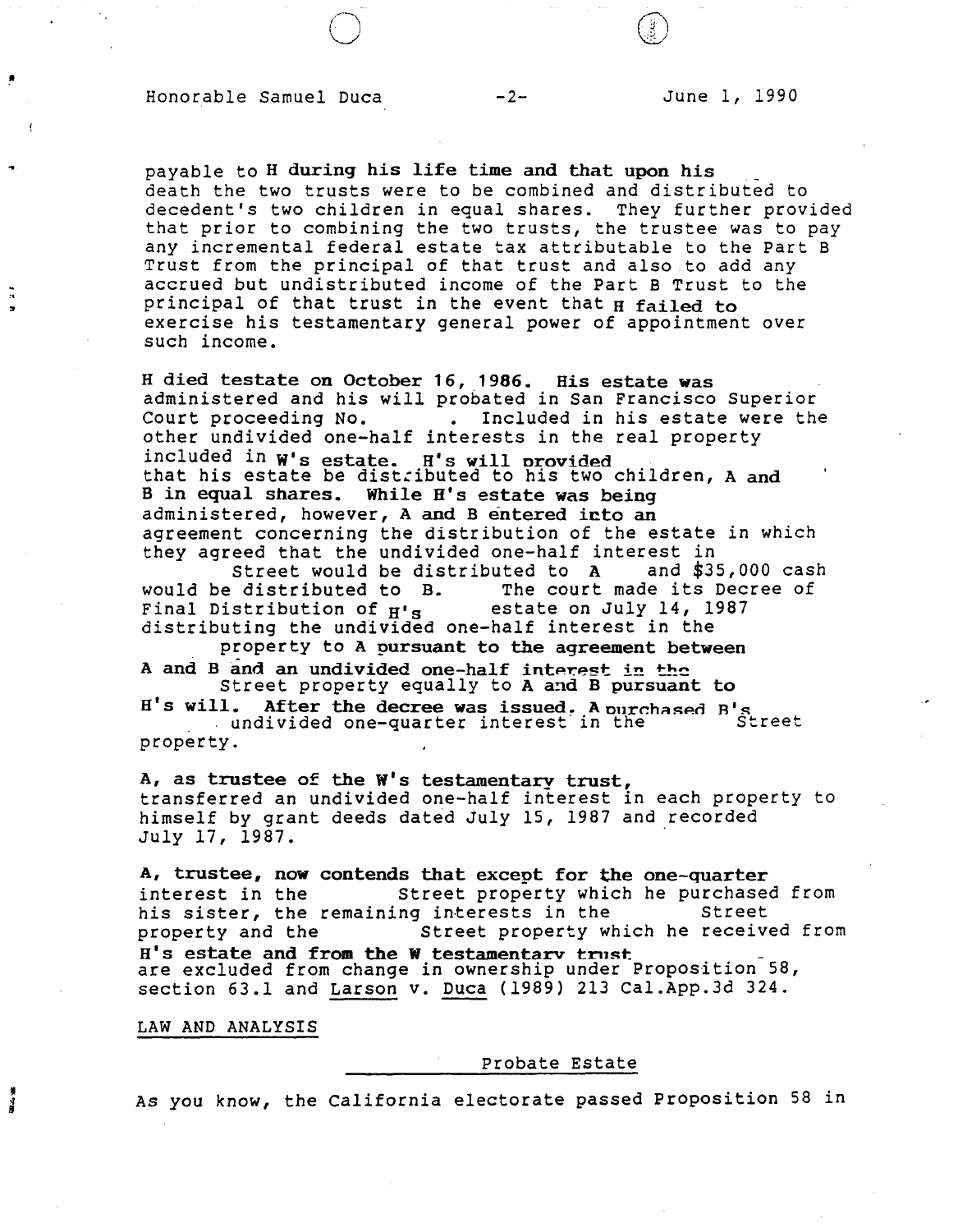### Honorable Samuel Duca -3- June 1, 1990

 $\bigodot$ 

November 1986 which added subdivisions (g), (h) and (i) to section 2 of article XIII A of the California Constitution. Proposition 58 excluded from change in ownership transfers of real property between parents and children subject to specified limitations which were made after the effective date of the amendment (i.e., on or after November 6, 1986).

Section 63.1, which is the implementing legislation for Proposition 58, provides at subdivision (f) that section 63.1 "shall apply to purchases and transfers of real property completed on or after November 6, 1986, and shall not be effective for any change in ownership, including a change in ownership arising on the date of a decedent's death, which occurred prior to that date." This provision is consistent with Property Tax Rule 462(n)(3) which provides that the date of a change in ownership by will or intestate succession is the date of death of the decedent. The rationale for this rule is set forth in the enclosed letter dated February 25, 1982 from Douglas D. Bell Executive Secretary of the Board. see also California Academy of Sciences v. County of Fresno (1987) 192 cal.App.3d 1436.

In Larson, however, the court of appeal held that although the decedent died prior to the effective date of Proposition 58 the "change in ownership" in the real property from the decedent to her son did not occur on the date of her death but instead resulted from the decree of distribution of the probate court issued after the effective date of Proposition 58.

The court stated at page 334:

"However, we emphasize the narrowness of our holding which is simply this: When a decedent dies before November 5, 1986, and his child acquires decedent's real property on probate of that decedent's estate through a decree of distribution in those probate proceedings which is issued after November 5, 1986, Proposition 58 proscribes reassessment of that real property by reason of such transfer and change in ownership. We emphasize also that we do not address or decide any other questions beyond the facts of this case."

In view of the narrowness of the holding in Larson, it is our view that it applies only in cases which are factually identical. Thus, we are of the opinion that except for cases factually identical to Larson, the date of a transfer by will or intestate succession 1s the date of the decedent's death rather than the date of the decree of distribution.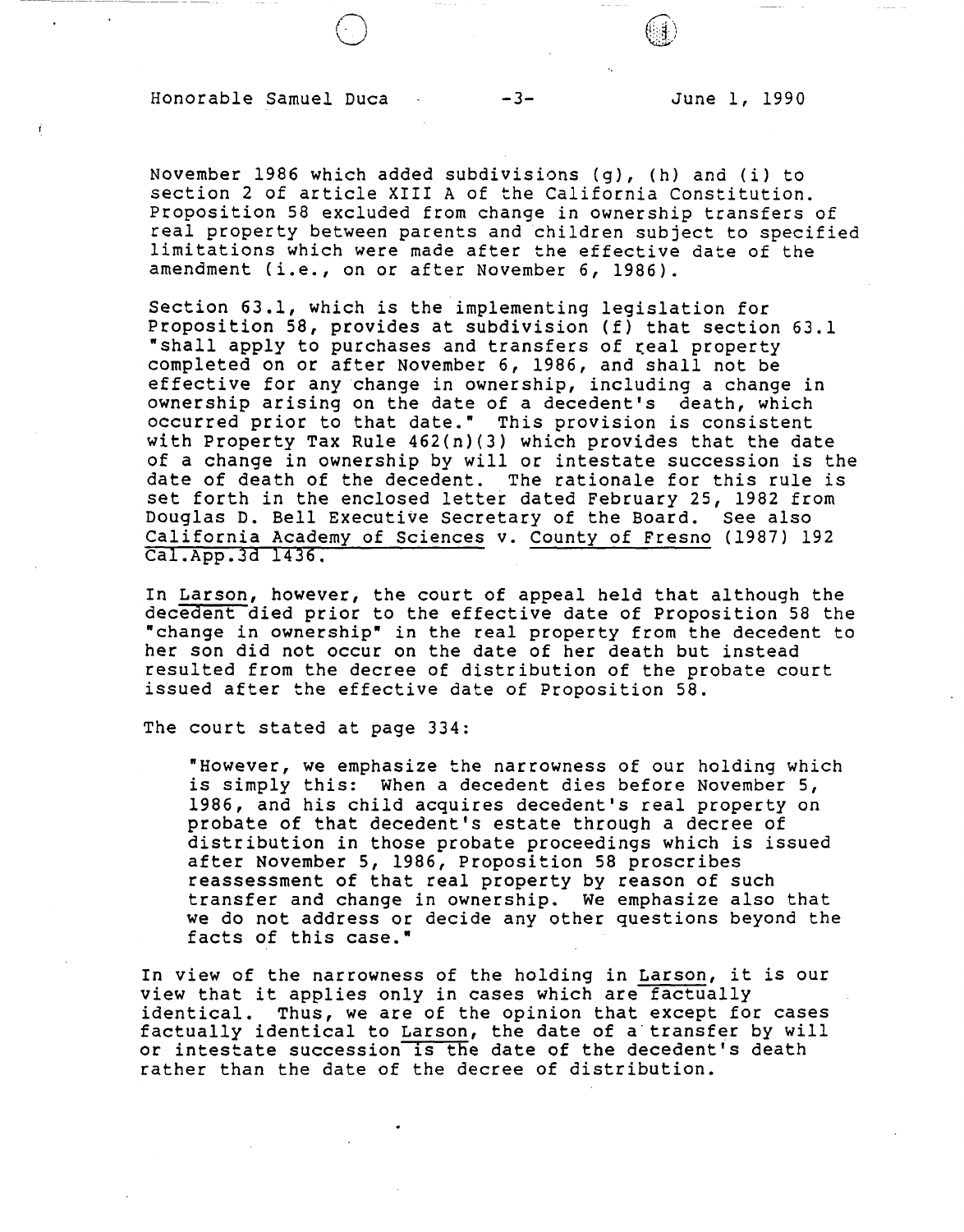## Honorable Samuel Duca  $-4-$

June 1, 1990

 $\textcircled{f}$ 

In this case, decedent **H devised his undivided**  one-half interest in the Street and Street properties equally to his two children.

With respect to the Street property, the two children received equal interests therein under the decree of distribution and pursuant to decedent's will. Since the decree was issued after the effective date of Proposition 58, Proposition 58 is applicable under Larson to exclude an undivided one-half interest from change in ownership. The undivided one-half interest from change in ownership. subsequent purchase by A of B's undivided one-quarter<br>interest is, of course, a change in ownership as to that interest.

With respect to the Street property, received decedent's entire undivided one-half interest under the decree of distribution. However, since decedent devised only an undivided one-quarter interest to **A, that** *is* all that was transferred from H to A. Accordingly, only that undivided one-quarter interest is excluded under Proposition 58 and Larson. This situation is factually distinguishable from Larson in that there the amount distributed to the child was the amount devised to the child by the decedent.

Since the other undivided one-quarter interest in the<br>Street property was devised to B but was not distributed Street property was devised to  $B$ 

in the decree of distribution, Larson does not apply. Thus, as indicated above, that undivided one-quarter interest<br>passed to B at the date of H's death which was orior to the effective date of Proposition 58. Accordingly, there was a change in ownership of that undivided one-quarter interest at that time. Consequently, when **A received an**  undivided one-half interest in the decree of distribution, an undivided one-quarter interest was the result of a transfer to him by B **9ursuant to their agreement concerning the**  distribution of the . Street property. such transfer constituted another change in ownership of that undivided one-quarter interest as of the date of the decree.

Distribution From Testamentary Trust

A takes the position that distribution of the subject real property from the W's testamentary trust did not occur until deeds conveying an undivided one-half interest in each property were recorded on July 17, 1987, thereby transferring the right of possession and beneficial use of the properties to him. Since that occurred after the effective date of Proposition 58, A contend: that Proposition 58 applies and no change in ownership occurred.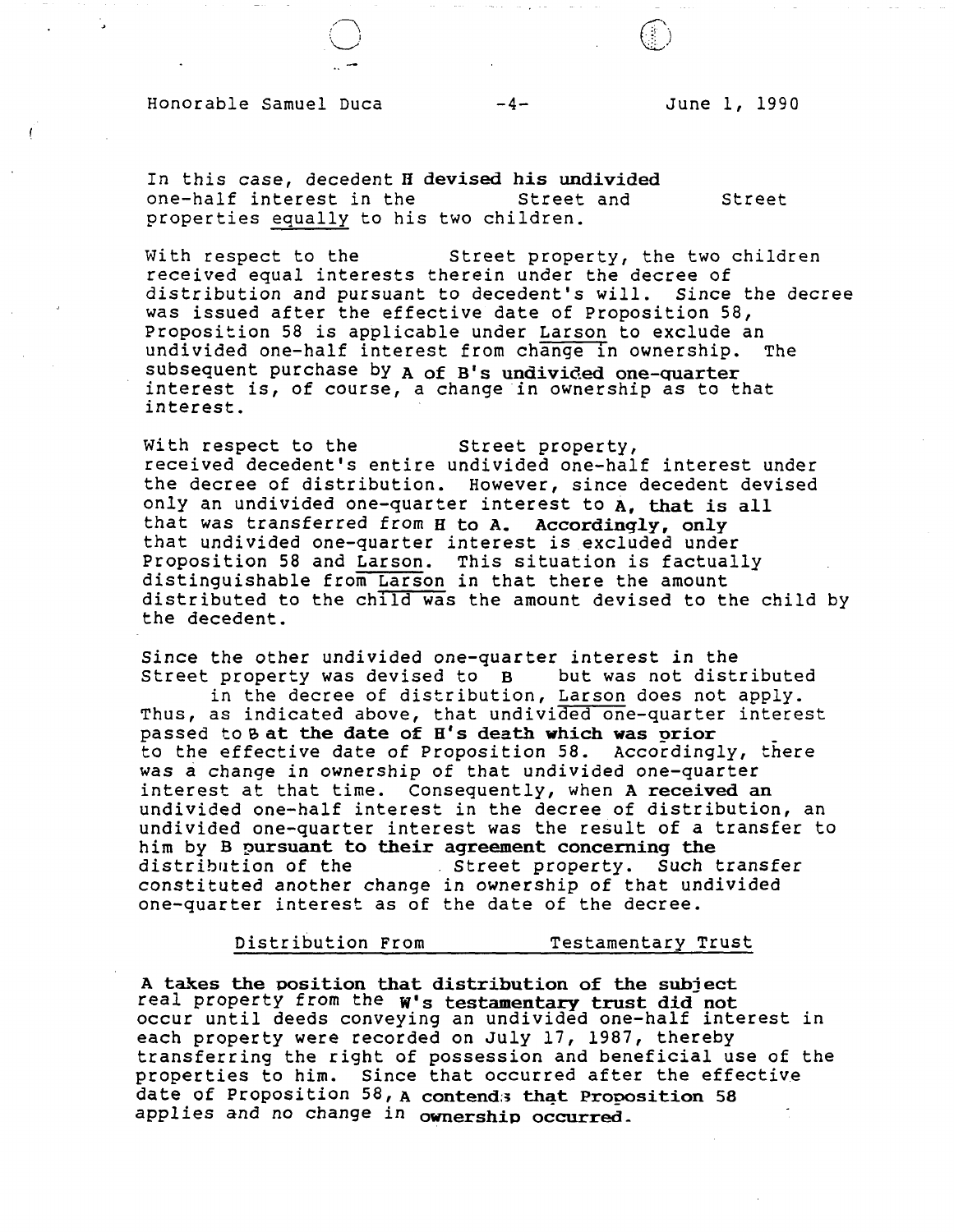# Honorable Samuel Duca -5- June 1, 1990

As indicated above, Larson, applies only when there is a decree of distribution from a probate estate. Since that is not what occurred here, the subject property having been distributed<br>from a testamentary trust, Larson is inapplicable. There is no from a testamentary trust, Larson is inapplicable. question here that but for the possible application of Proposition 58, there was a change in ownership as a result of<br>the death of H. . The question is when did it occur? . The question is when did it occur?

"Change in Ownership" is defined by section 60 as "a transfer of a present interest in real property, including the beneficial use thereof, the value of which is substantially equal to the value of the fee interest."

Section 61 provides in relevant part that \*... change in<br>Section 61 provides in relevant part that \*... change in Section 61 provides in relevant part that ". . . change in<br>ownership, as defined in Section 60, includes . . . [¶] (f)<br>[alpy vesting of the right to possession or enjoyment of a ownersnip, as derined in Section 60, includes . . . [4] (f)<br>[a]ny vesting of the right to possession or enjoyment of a<br>remainder. . . interest which occurs upon the termination of a<br>life estate or other similar presedent p remainder. . . interest which occurs upon the termination of a<br>life estate or other similar precedent property interest. . . "

Property Tax Rule 462(i)(3) reflects the Board's administrative intepretation of the foregoing sections and provides in relevant part that ". . . the termination of a trust, or portion thereof, constitutes a change in ownership at the time of the termination of the trust." (Emphasis added.)

Probate Code section 15407 provides:

- (a) A trust terminates when any of the following occurs:
- (1) The term of the trust expires.
- (2) The trust purpose is fulfilled.
- (3) The trust purpose becomes unlawful.
- (4) The trust purpose becomes impossible to fulfill.
- (5) The trust is revoked.

鸾

(b) On termination of the trust, the trustee continues to have the powers reasonably necessary under the circumstances to wind up the affairs of the trust.

Paragraph C of the decree of distribution in  $W'$ s estate provides that "the primary purpose in creating these trusts is to provide for decedent's husband, and the rights of all other persons interested therein are subordinate and incidental to such purpose."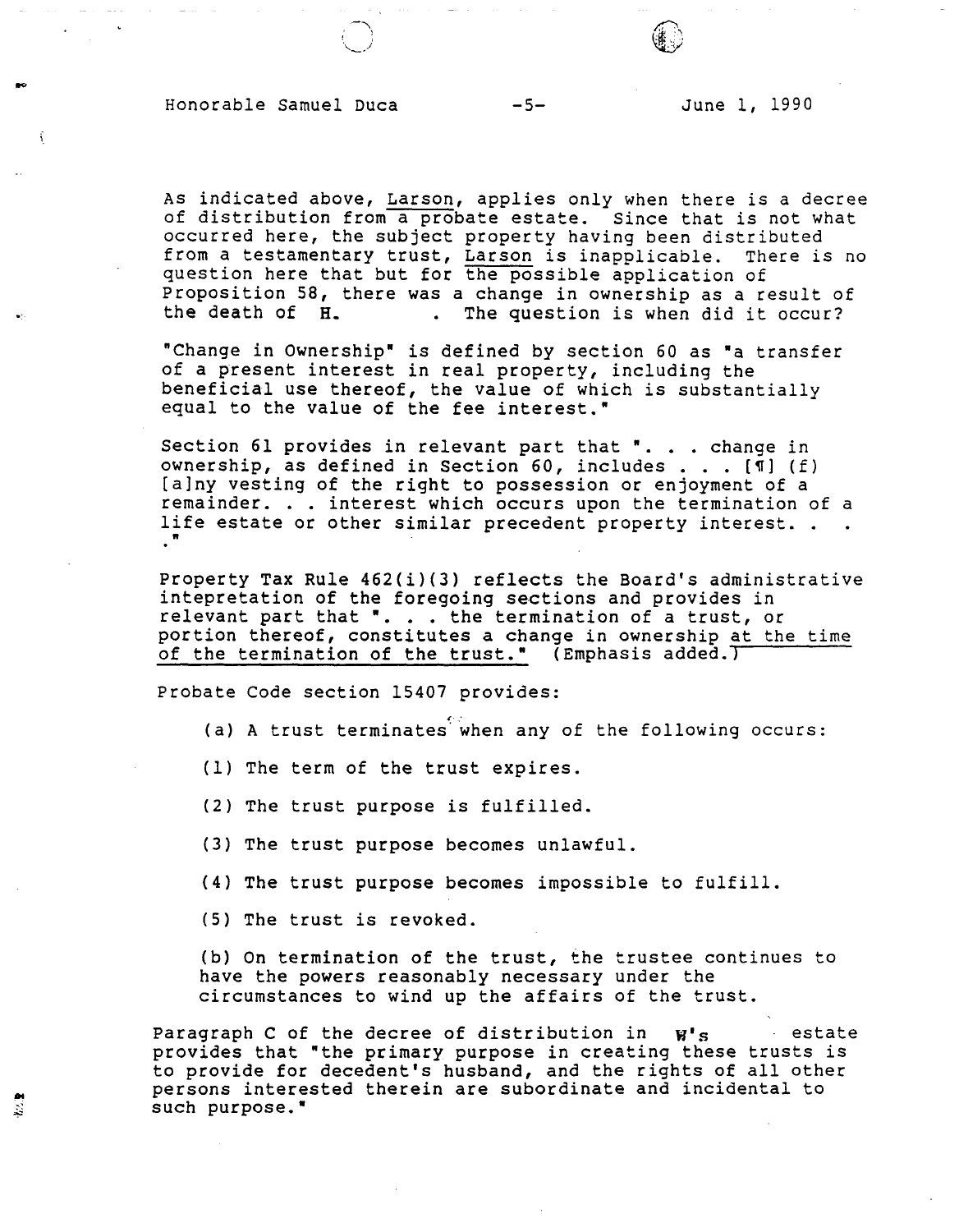### Honorable Samuel Duca -6- June 1, 1990

r .-~ ,I· :

Ý.

Since the trust purpose was to provide for  $H$  and since that purpose could no longer be fulfilled when he died, the trust purpose was either fulfilled or became impossible to fulfill at that time. We are therefore of the view that the trust terminated at the time of H's death pursuant to Probate Code section 15407(a)(2) or (4). See also Ball v. Mann (1948) 88 Cal.App.2d 695. Moreover, there is nothing here to suggest that the right to possession or enjoyment of the subject real property did not vest in the remaindermen upon the termination of H's life **estate on October 16, 1986**  rather than when the deeds **were** recorded.

The subsequent conveyances to a by deeds dated and recorded after the effective date of Proposition 58 are consistent with the foregoing conclusions and the notion that a trustee, after termination of the trust, continues to have the powers reasonably necessary to wind up the affairs of the trust. Probate Code section 15407(b). Further, since the remainder beneficiaries already had present beneficial ownership of the property, the deeds executed by the trustee conveyed at most only legal title (Allen v. Sutter County Board of Equalization (1983) 139 Cal.App.3d 887, 890. Thus, since the deeds did not convey present beneficial ownership, such conveyances were not "transfers" as defined in section 63.l(c)(7) for purposes of Proposition 58 and section 63.1.

Based on the foregoing, it is our opinion that there was a change in ownership of an undivided one-half interest of each of the subject properties under sections  $60, 61(f)$  and Property Tax Rule 462(i)(3) on October 16, 1986. Since this transfer occurred prior to November 6, 1986, Proposition 58 and section 63.1 do not apply.

Although the  $W^s$ s Trust provided for distribution to her children in equal shares, the trustees were given discretion in carrying out this intention to make distributions in kind, or in money, or partly in kind and partly in money. Accordingly, the distribution to  $\sharp$  of the subject real property is properly characterized as a transfer from decedent to A as of October 16, 1986 and not as a transfer equally to

A and Band then a transfer of B's interest to A.

J •